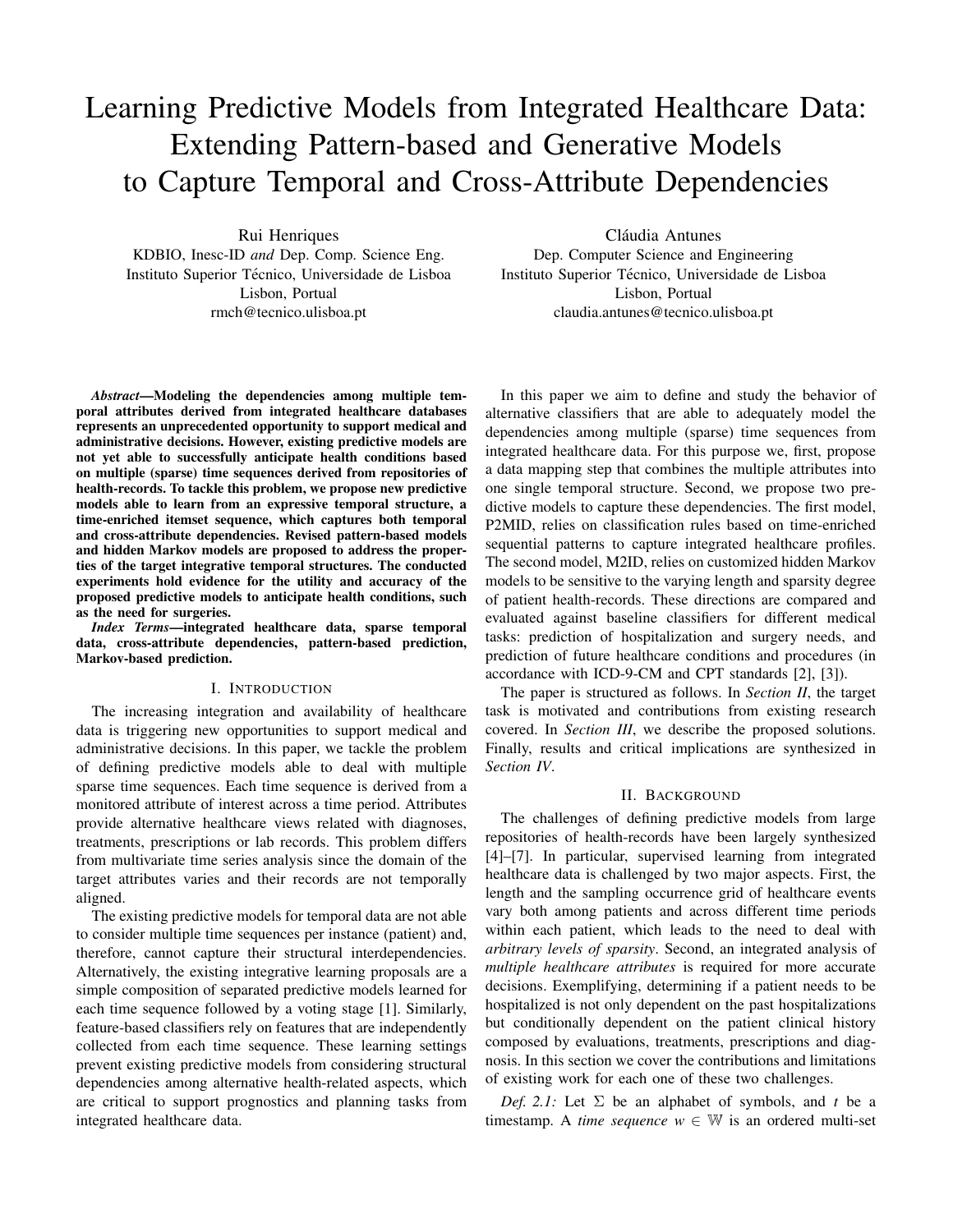of *events*  $\{(\sigma_i, t_i) \mid \sigma_i \in \Sigma, t_{i+1} \geq t_i, i = 1..n\}$  with  $n \in \mathbb{N}$ occurrences, where W is the set of all time sequences.

Supervised learning from temporal structures has been mainly centered on time series, a specific time sequence where events are temporally equally distant, thus, not allowing for cooccurrences and sparsity. The less researched learning methods over time sequences have been driven by two major tasks: *prediction* [8], estimation of future time points of a single time sequence based on training time sequences, and *sequence classification* [9], labeling of an unlabeled time sequence from labeled time sequences. In this context, generative and patternbased methods have been proposed. Generative methods include formal languages, dynamic Bayesian networks, Markov chains, and time-sensitive neural networks (NNs) such as recurrent or time-delay NNs [9]–[12]. Pattern-based methods for prediction include supervised rule discovery to predict or constrain upcoming events [13]–[15]. Pattern-based methods for sequence classification commonly rely on the extraction and weighting of discriminative prototype features for each class [16]. Common features include sequential patterns and wavelets, among others [17], [18].

A shortcoming of the majority of these methods is that sparsity is roughly treated by ignoring the temporal distance among events. Only ordering relations among events are considered. An alternative strategy to avoid sparsity that also results in a significant loss of information is to convert time sequences into feature vectors by adopting an aggregation criterion as the counting of events across sequent periods [1]. Although the supervised inference of temporal rules can solve this problem, this option is not yet scalable [14].

Additionally, these learning methods are not able to consider multiple time sequences per instance. Note that existing contributions from multivariate time series analysis and multivariate responses prediction are not applicable for the target integrated settings since both the domain and length across the target multiple time sequences per instance varies.

*Def.* 2.2: Given a training dataset  $D = \{x_1, \ldots, x_m\}$  with tuples in the form of  $x_i = \{w_1 \in \mathbb{W}^1, ..., w_p \in \mathbb{W}^p, y \in Y\},\$ the target task of *classification from integrated temporal data* is to learn a mapping model  $M : \mathbb{W}^1, ..., \mathbb{W}^p \to Y$ , where *Y* is the set of classes.

The target task of classification from multiple time sequences is formalized in *Def.2.2*. In literature, three strategies are adopted to answer this task. One direction has been to learn one model separately for each time sequence [19]. A model for disease anticipation is addressed in [20] relying on administrative records tracking drug prescriptions, hospitalizations, and daily hospital activities. The drawback of these solutions is the loss of critical integrated views that does not show up when each attribute is analyzed separately.

A second option is to extract features from multiple time sequences by relying on clustering methods that rely on editdistance metrics based on insert-delete-replace operations [21]. The drawback here resides on the complexity of defining effective distance metrics suitable for different patients and attributes.

A final option is to perform a preprocessing stage that incorporates multiple attributes at several time points as done in [22]. However, this solution is only practical when there is background knowledge to select specific events of interest from each attribute.

# III. SOLUTION

To deal with the identified three challenges we propose a solution that relies on a data mapping stage followed by the learning of predictive models able to deal with the specificities of the mapped data.

First, in *Section III.A*, record-centered healthcare databases are mapped into a single temporal structure per patient that is both able to preserve the temporal distance among events and to provide an integrated view of the multiple time sequences per patient. Second, in *Sections III.B* and *III.C*, existing predictive models are adapted to be able to effectively and efficiently learn medical conditions using the proposed temporal structure. In particular, we want this learning to be shaped by relevant interdependencies across the selected healthcare attributes. We propose a deterministic classifier, where these interdependencies are captured through temporal patterns, and generative classifiers under a Markov assumption, where interdependencies are captured by the learned transition and emission probabilities of the underlying lattices.

### *A. Data Mapping*

For the proposed mapping, we assume that the input healthcare databases can be mapped into a multi-dimensional scheme centered on health-records to organize a wide variety of healthrelated aspects [23]. A health-record can, thus, be seen as a central fact table that maintains a high multiplicity of measures related with multiple dimensions, such as the calendar date, patient identity, payer, provider, prescription and location. Since only a small subset of all measures is captured per health-record, the fact table commonly defines the type and value of the monitored measures to guarantee the compactness of the database. Fig.1 provides an illustrative record-centered database.

| <b>Health Record Entries Fact Table</b>                                                                                                                                                                                                                                                                                                                          | Health | <b>Dimensions</b> |  |              |
|------------------------------------------------------------------------------------------------------------------------------------------------------------------------------------------------------------------------------------------------------------------------------------------------------------------------------------------------------------------|--------|-------------------|--|--------------|
| Entry Date Key (FK)                                                                                                                                                                                                                                                                                                                                              | Record | Time              |  | Patient      |
| Patient Key (FK)<br>Responsible Provider Key (FK)<br>Diagnosis Keys (Multivalued, time varying)<br>Treatment Keys (Multivalued, time varying)<br>Prescription Keys (Multivalued, time varying)<br>Comment (FK)<br>Fact dimension to classify the facts<br>Entry Type $(FK)$ $\rightarrow$<br>Measured value from procedure or lab test<br>Amount $\triangleleft$ |        | Lab Result        |  | Provider     |
|                                                                                                                                                                                                                                                                                                                                                                  |        | Diagnostic        |  | Employee     |
|                                                                                                                                                                                                                                                                                                                                                                  |        | Treatment         |  | Prescription |
| Categorical value from procedure or lab test<br>$Flag \triangleleft$<br>Series and Photo Pointer-Pointer to spatio and temporal series                                                                                                                                                                                                                           |        |                   |  |              |

Fig. 1: Health record-centric multi-dimensional structure

Under this input data scheme, the retrieval of multiple time sequences can be done in three simple steps without loss of information. First, the *aggregation* dimension, commonly the *patient* dimension, is used to split the fact occurrences into a set of instances.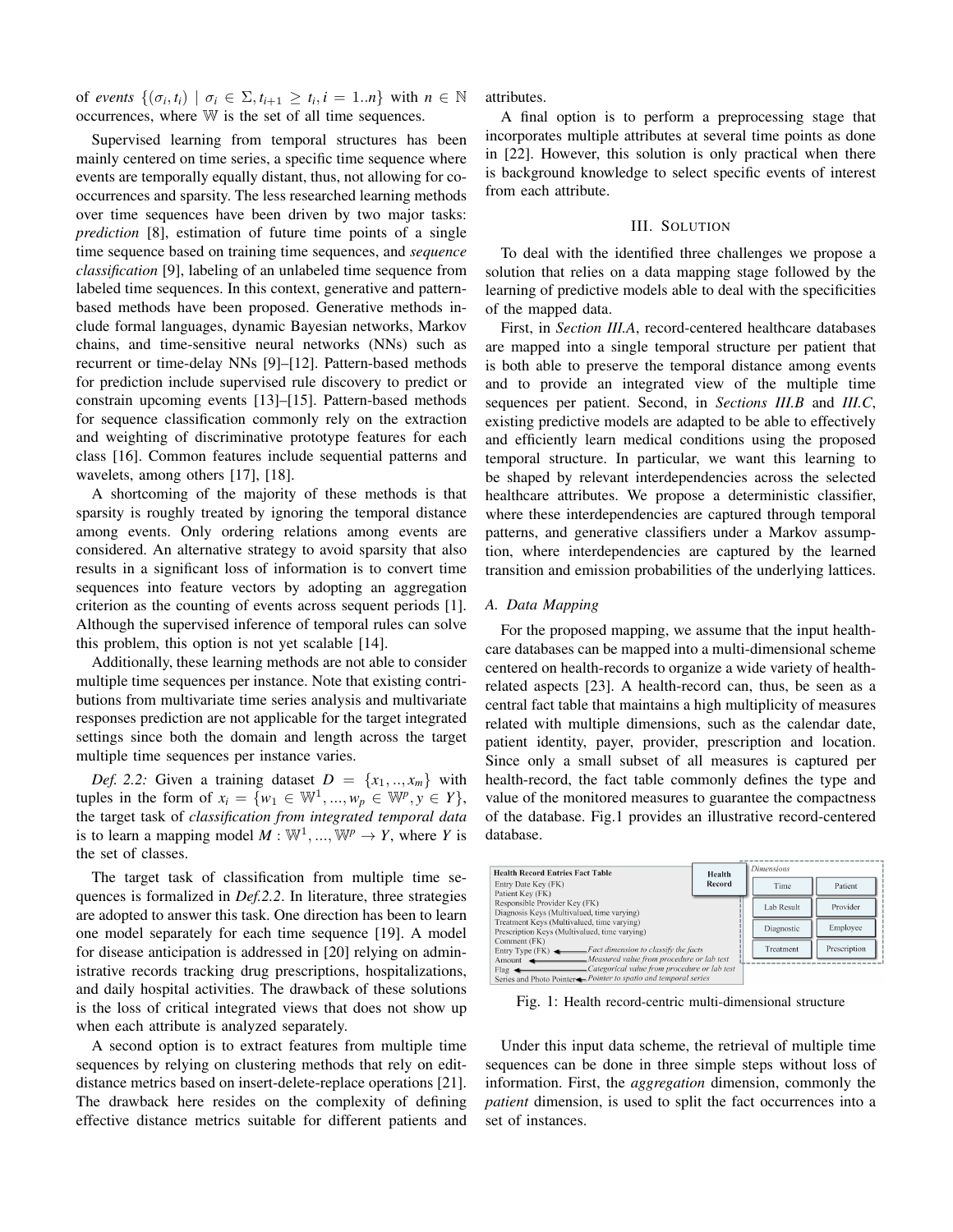Second, a denormalization procedure is applied over the fact entries <*measure type, measure value, dimension identifiers*> to group patient records per measure.

Finally, for each instance, the *calendar-date* dimension is used to compose one time sequence per measure of interest.

Having described the steps required to retrieve multiple time sequences from an integrated healthcare database, next we propose a mapping that expressively combines the multiple time sequences into one single temporal structure that still preserves cross-attribute dependencies. This temporal structure, a *timeenriched itemset sequence*, maps the occurring events from the multiple time sequences to sets of itemsets according to a specific time granularity.

*Def. 3.1:* Let an item be an element from an alphabet Σ. An *itemset I* is an ordered set of items. An *event*, *e*, is a tuple  $(I, t)$ , where *e.I* is an itemset and *e.t* a time point.

*Def. 3.2:* An *itemset sequence*, *s*, is an ordered set of itemsets  $s = \langle e_1, I, \dots, e_n, I \rangle$ , from events with time points respecting  $\forall_{i \in \mathbb{N} \land i < n} e_i.t < e_{i+1}.t$ .

*Def. 3.3:* Let a time partitioning be defined by a set of  $\varphi_i$  contiguous intervals,  $\forall_{i \in \mathbb{N}} [i \times \delta, (i+1) \times \delta],$  where  $\delta$  is the considered time granularity. Given a time granularity  $\delta$ , a *time-enriched itemset sequence* is an ordered set of itemsets  $\langle \Phi_1, I, ..., \Phi_n, I \rangle$ , where  $\Phi_i$  is the set of events occurring within  $\varphi_i$  partition and  $\Phi_i$ .*I* is the union of all itemsets occurring within  $\varphi_i$ ,  $\cup_k e_k$ .*I*.

Contrasting with simple itemset sequences, time-enriched itemset sequences allows for the explicit representation of empty itemsets corresponding to time partitions without occurrences of health-records. Exemplifying, the illustrative set of events,  $\langle e_1=(a, t_1), e_2=(d, t_1), e_3=(b, t_5),$  $e_4=(c, t_6)$ , can be mapped as a simple itemset sequence,  $\langle \{a, d\}, \{b\}, \{c\} \rangle = (ad)bc$ , or as a time-enriched sequence,  $\langle \{a, d\}, \emptyset, \{b, c\} \rangle = (ad) \emptyset (bc)$ , when considering  $\delta = 2$ .

We propose a four-step methodology for the composition of a single time-enriched itemset sequence per instance from multiple time sequences.

First, numeric time sequences are discretized into ordinal time sequences using lengthy alphabets.

Second, the dimensionality,  $|\Sigma|$ , of each time sequence  $w_i$  is balanced according to a homogeneity criterion. For the adopted databases in this work, we consider the following homogeneity criterion:

 $max(|\Sigma_1|, \ldots, |\Sigma_p|) \leq \Delta min(|\Sigma_1|, \ldots, |\Sigma_p|)$ , with  $\Delta = 3$ .

This balancing can be easily done by either aggregating closed symbols if the alphabet is ordinal, or by applying a hierarchical clustering method to group symbols according to the observed *Y* classes if the alphabet is nominal.

Potential conflicts between the domains of the input time sequences (items from different attributes sharing the same symbol) are treated through a simple redefinition of symbols.

Third, a time granularity is adopted to partition the timeline. For each time sequence, the values from event occurrences are grouped per time partition. Symbol repetitions are removed. In this way, each time sequence is mapped as a time-enriched itemset sequence.

Finally, the itemsets for each time-enriched itemset sequence are merged as a single itemset per partition, which leads to the target single temporal structure.

To illustrate this methodology, consider a dataset where each patient  $x_i$  has a domain with three time sequences  $w_i$ derived from an integrated healthcare database, corresponding to the monitored prescriptions, diagnosis and treatments. Since these time sequences are categorical, there is only the need to balance their dimensionality by revising their domains (or by adopting balanced categorizations such as the ICD-9-CM and CPT standards [2], [3]), and to aggregate their occurrences according to a time partitioning. Exemplifying, consider a patient with treatments={(Radiology,Feb), (SurgeryUrinary,Apr)}, conditions={(CancerB,Jan), (RenalFail,Feb), (Seizures,May)}, and prescriptions={(AnalgesicDrug,Jan)}. Given a month granularity,  $\delta = 1$ , the resulting time-enriched itemset sequence would be <{CancerB,AnalgesicDrug}, {RenalFail}, ∅, {SurgeryUrinary}, {Seizures}>.

The proposed mapping delivers a single temporal structure that expressively addresses the three target challenges: structural sparsity, attribute multiplicity and specific properties from healthcare databases. A simplified view of this mapping is provided in Fig.2.

# *B. Pattern-based Predictive Models*

Under the previous mapping, the existing methods for the analysis of itemset sequences can be extended to be timesensitive, and their output used to guide and shape the target predictive models.

The most common task in this context is the discovery of sequential patterns to mine frequent precedences and cooccurrences. Sequential patterns discovered over the target temporal structure are able to include items from different time sequences, and, therefore, to explicitly model interdependencies across the multiple health attributes of interest.



Fig. 2: Mapping integrated healthcared databases as a single temporal structure per patient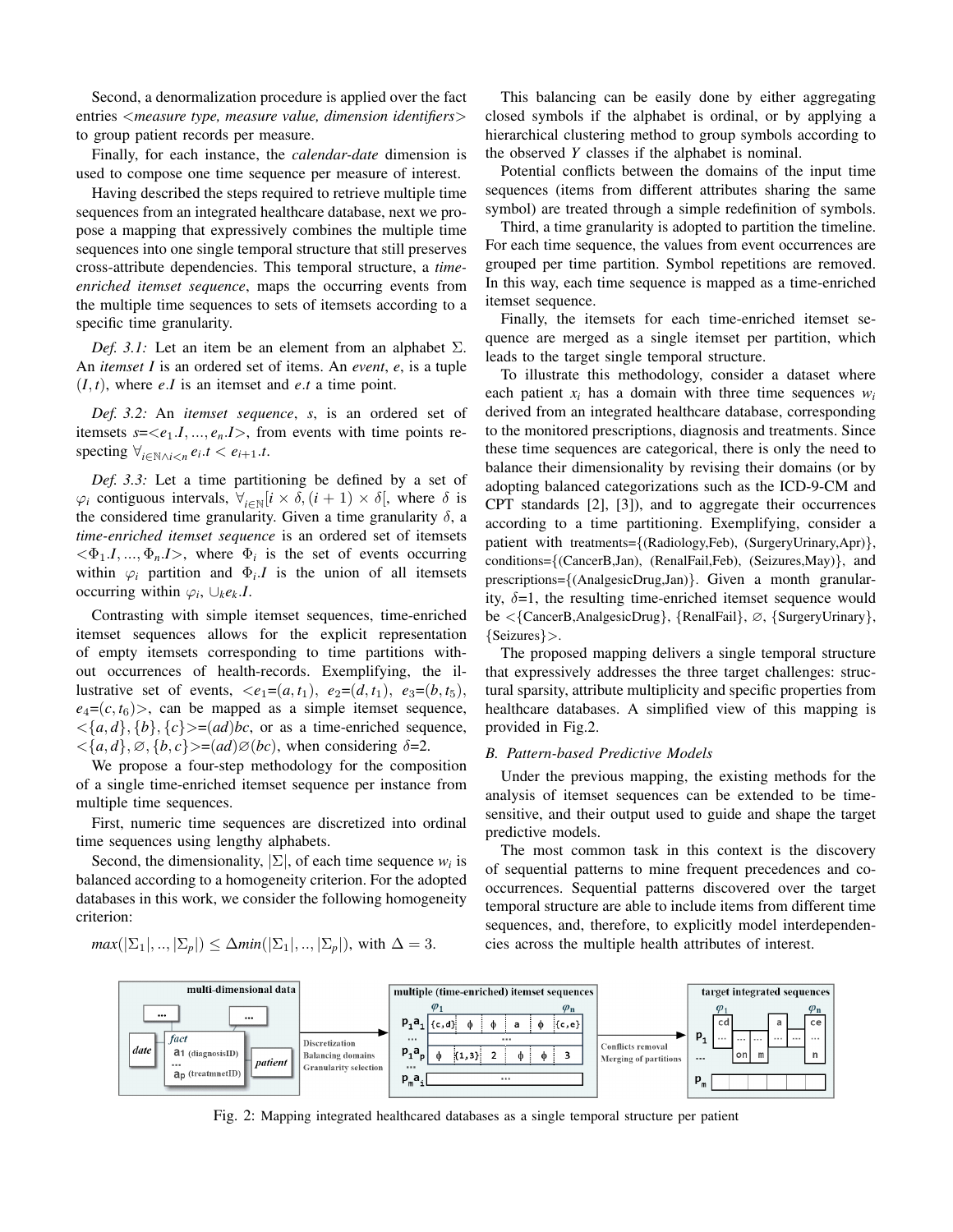Different strategies have been proposed for the use of temporal patterns for classification, including simple ranking scores to identify the patterns more able to discriminate each class, probabilistic induction [16], alternative learners [24], and optimization methods based on confusion matrices [25]. Despite their utility to mine itemset sequences, these methods suffer from two problems. First, they are only prepared to capture frequent precedences and co-occurrences and, therefore, are not able to consider temporal distances between events, which is a critical requirement for the definition of predictive models. Second, they have been developed in the scope of genomic studies and multivariate time series analysis, and, consequently, the argued levels of performance no longer remain valid for the target sparse healthcare settings, where relevant sequential patterns are observed for a small number of instances that share a similar healthcare profile.

For these reasons we propose a new pattern-based classifier, referred as P2MID (Pattern-based Predictive Models from Integrated Data), which is a variant of existing contributions. The behavior of the P2MID classifier can be described according to its training and testing stages. In the *training stage* a discriminative model is defined in three steps.

First, a set of time-enriched sequential patterns is generated for each medical condition. Below, we introduce the revised temporal notion of a sequential pattern.

*Def.* 3.4: Let an itemset sequence  $a = \langle a_1, \dots, a_n \rangle$  be a subsequence of *b*= $\langle b_1, ..., b_m \rangle$  if  $\exists_{1 \le i_1 < ... < i_n \le m} a_1 \subseteq b_{i_1}, ..., a_n \subseteq b_{i_n}$ . Given a set of itemset sequences *S* and a minimum support threshold  $\theta$ , a *sequential pattern* is a sequence  $s \in S$  that is contained in at least  $\theta$  sequences.

*Def. 3.5:* A *time-enriched sequential pattern* is a sequential pattern observed for specific time interval  $[\varphi_i, \varphi_j]$ . A timeenriched sequential pattern is subset of another,  $a \subseteq b$ , if it is both a subsequence and its time interval is contained in *a* time range  $(\varphi_{a_i} \leq \varphi_{b_i} \land \varphi_{a_f} \geq \varphi_{b_f})$ .

Considering the illustrative set,  $\{(ac)\emptyset db, (ac)d\emptyset\emptyset,$  $(ac)ØØ(bd)$ , and a minimum support  $\theta=2$ ,  $(ac)d$  is a simple sequential pattern, while  $\{(ac)d\}[\varphi_i=0, \varphi_f=2]$  or  ${db}$ [ $\varphi_i = 3$ ,  $\varphi_f = 4$ ] are illustrative time-enriched sequential patterns for a granularity  $\delta = 1$ .

P2MID computes these temporal patterns by defining multiple temporal aggregations ( $\delta \in \{1, 2, ...\}$ ) followed by the discovery of co-occurrences for coarser-grained aggregations under a penalization factor to benefit the discovery sequential patterns that occur within small time ranges.

Second, the confidence of each pattern in relation to a particular class is evaluated to compose a new type of rules of the form  $s \Rightarrow y$ , where *s* is the temporal pattern and *y* the class.

Third, and similarly to CMAR [26], these rules are inserted in a tree structure if: i) the  $\chi^2$  test over the rule is above a specified  $\alpha$ -significance level, and if ii) the tree does not contain a rule with higher priority. Understandably, since CMAR is not able to deal with sequential patterns, but only with frequent itemsets, we propose a new priority criterion. A rule  $R_1$ :  $s_1 \Rightarrow y$  is said to have priority over  $R_2$ :  $s_2 \Rightarrow y$  if  $s_1 \subseteq s_2$  or if:

$$
conf(R_1) > conf(R_2) \vee (conf(R_1) = conf(R_2) \wedge sup(R_1) > sup(R_2))
$$
  
 
$$
\vee (conf(R_1) = conf(R_2) \wedge sup(R_1) = sup(R_2) \wedge |s_1| < |s_2|)
$$

Finally, the tree is pruned based on the computed priorities. This tree defines the discriminative pattern-based model, which is a simple ordered set of tuples (pattern *s*, class *y*, weight  $\beta$ ).

In the *testing stage* of P2MID, this discriminative model is used to classify a specific patient by identifying the closest temporal patterns and relying on their classes and matching score. The strength of each group of conditions is calculated by computing the weighted- $\chi^2$  across all the rules  $s \Rightarrow y$  that satisfy a *matching* criterion between the temporal pattern *s* and the testing instance.

*weighted*-
$$
\chi^2(y)
$$
 =  $\sum_{match(s_i \Rightarrow y)} (\chi^2(s_i) \times \chi^2(s_i)) / MCS$ , with *MCS*=*(min(sup(s), sup(y))*-*sup(s) sup(y)/N*)<sup>2</sup>×*N*×*e*, where *N* =| *match(s<sub>i</sub> \Rightarrow y)* | and *e* =  $\frac{1}{sup(y)^2} + \frac{1}{sup(s_i)N} - sup(y) + \frac{1}{N} - sup(s_i) sup(y) + \frac{1}{(N - sup(s_i)) (N - sup(y))}$ 

*Matching* occurs if the time-enriched sequential pattern is observed for the testing instance within the specified time frame or if the pattern is observed for the testing instance with the specified duration but for different time partitions (time shift condition). For this latter case, the rule score is divided by the difference of partitions to penalize the temporal shift.

Finally, the strongest condition,  $y \in Y$ , is output as the estimated class for a deterministic result, or, alternatively, the computed strength for each class is delivered as their probabilistic value.

# *C. Generative Predictive Models*

Unlike pattern-based models, classifiers relying on generative models provide a rather different behavior. Instead of modeling the local properties of time sequences using temporal patterns, they test the fit of the overall time sequence against the learned lattices. From the wide-range of generative learners, we selected hidden Markov models (HMMs) due to their expressive power, compactness, easily parameterized behavior and propensity to deal with sequential data.

*Def. 3.6:* A first-order *HMM* is a stochastic finite automaton, where a set of hidden states are connected according to a probability transition matrix, *T*, and have observable emissions described by a probability matrix,  $E$ . The  $(T, E)$  pair defines the HMM *architecture*.

However, existing Markov-based models are only prepared to deal with sequences of fixed multivariate order [9]. To be able to learn HMMs from (time-enriched) itemset sequences, we propose a new classifier, referred as M2ID (Markov-based Models from Integrated Data), that relies on a simple data mapping applied over extended HMM architectures.

The mapping step transforms a (time-enriched) sequence of itemsets into a univariate sequence by relying on an additional symbol to represent the delimiters of each time partition. Illustrating, the time-enriched itemset sequence, (*ac*)∅∅*d*∅(*ad*),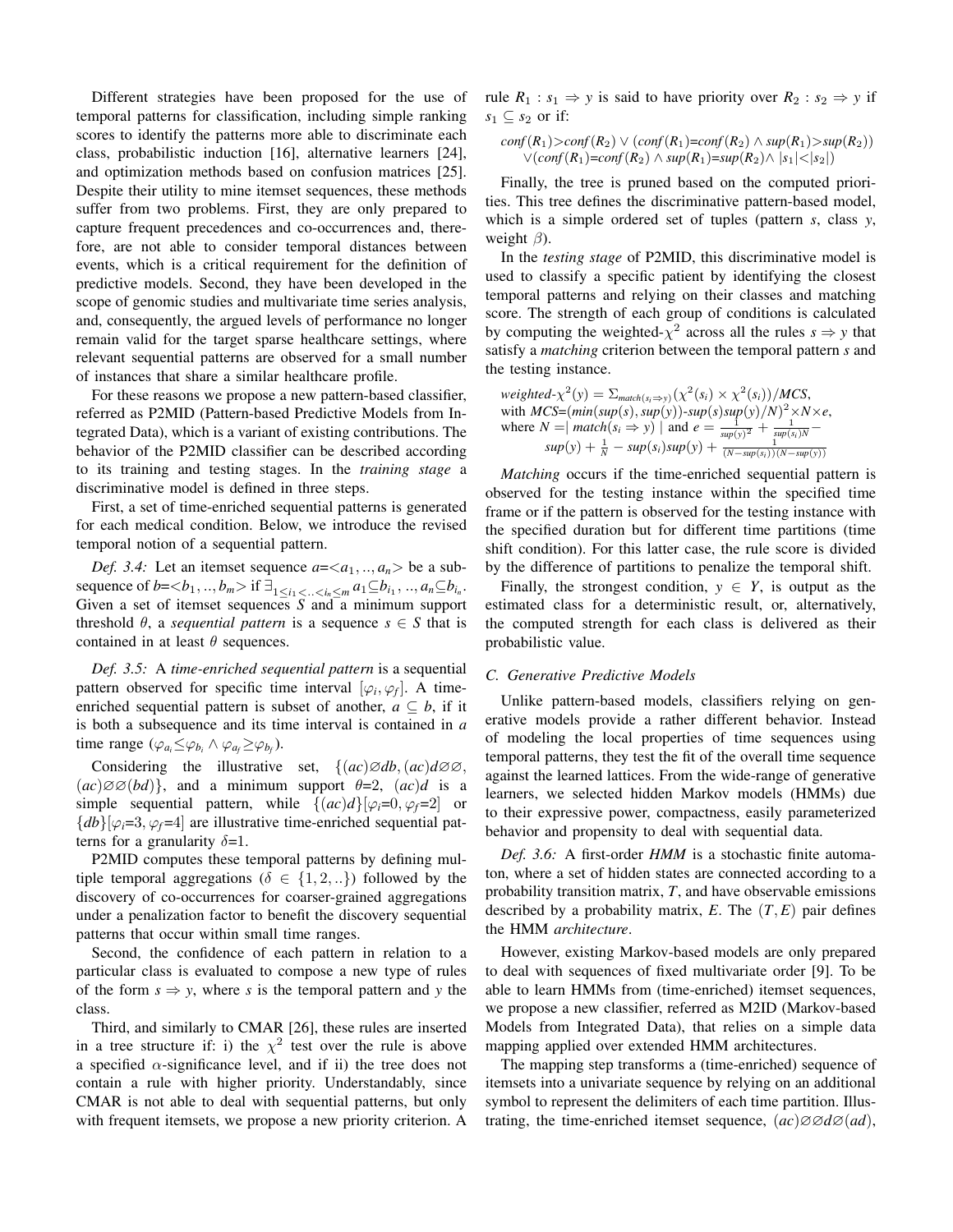is mapped into a univariate sequence \$ab\$\$\$d\$\$ad\$, where \$ is the symbol that delimits co-occurrences.

By explicitly capturing time partitions, the generative models became sensitive to the underlying data sparsity since the parsing of delimiters will shape the transition and emission probabilities.

Under this mapping, learning generative models from timeenriched itemset sequences is simply a matter of adjusting the underlying architectures.

Fully inter-connected architectures, the default case, are only able to adequately deliver effective models when the number of delimiters is significantly small in comparison with the average number of items per instance. This behavioral problem is related with the heightened convergence of emission probabilities towards the delimiter symbol. Understandably, more expedite architectures need to be adopted for datasets with high sparsity or large number of time partitions.

To guarantee an accurate generative modeling of integrated healthcare data for different settings, we propose an extension of an alternative Markov-based architecture: Left-to-Right Architecture (LRA) [27]. LRAs define one unidirected path with *main* states intertwined by *insertion* and *deletion* states. Insertion states can be used both to skip rare events and events that do not significantly discriminate a particular class. Deletion states in conjunction with insertion states allow the generative model to adequately cope with the varying rates of sparsity observed within and across patients.

To turn these architectures able to model time-enriched itemset sequences, we propose the selection of specific states (*aligning* states) along the main path to only emit the delimiters of time partitions. Additionally, we forbid any other state to emit these delimiters by initializing their emission probabilities as zero.



Fig. 3: Extended LRA for mining itemset sequences

In this way, we are forcing the predictive models to create time points of alignment and, therefore, to use the main states between such special aligning states as the transition-emission lattices responsible to capture the dependencies across the multiple health-related attributes of interest. Fig.3 illustrates the extended LRA architecture.

M2ID adopts Viterbi, an efficient and robust algorithm, to both learn the generative models and to classify each testing instance based on its likelihood of being generated by the learned lattices per class.

# *D. Illustrative Case*

Consider the illustrative task of predicting the need of a specific treatment *T*1 for the upcoming quarter from healthcare data monitored along two years. Consider the presence of 15 clinical procedures (*T*1-15), 10 major health conditions (*D*1- 10), 20 lab-test assessments (*L*1-20) and 15 categories of prescriptions (*P*1-15). Let us assume that, under a selected month granularity, the learned P2MID predictor has the following top 5 rules: {(*D*5*L*8*P*3)*P*3}[20, 24]⇒*T*1 (confidence *c*=97% and priority score  $\beta = 37$ ,  $\{T1\}$ [12, 24] $\Rightarrow$  -*T*1 (*c*=91%,  $\beta = 35$ ), {(*D*4*L*8*P*2)*P*2}[16, 22]⇒*T*1 (*c*=89%,β=34), {*L*6*P*7}[18, 24]⇒¬*T*1 (*c*=78%,β=31) and {*P*4(*D*4*D*5)}[14, 20]⇒*T*1 (*c*=88%,β=28). Complementary, let us consider two Markov-based lattices, *HMMT*<sup>1</sup> and  $HMM_{\neg T1}$ , following an extended LRA architecture learned from a balanced class setting, where *HMM<sup>T</sup>* have weighter transitions towards insert states and the emissions from the latter hidden states along the main path have superior convergence towards the {*D*4, *P*3, *D*5, *L*8, *P*2} set of events.

Understandably, a patient under prediction with the following time-enriched itemset sequence, {(*T*2*P*8)(*L*2*P*8)(*D*5*P*3) *P*3∅(*L*8*D*4*P*2*P*3)(*P*2*P*3)}[18,24], is prone to be classified as a candidate for *T*1 treatment under both pattern-based and generative approaches. Pattern-based matching criteria is enough expressive to consider temporal misalignments and item gaps. Complementary, this testing sequence is more likely to be generated by the  $HMM_{T1}$  lattice than the  $HMM_{-T1}$  lattice.

## IV. RESULTS

To evaluate the proposed solutions, the healthcare heritage prize database<sup>1</sup> was adopted. This database integrates healthcare aspects, such as detailed claims, hospitalizations and monthly number of laboratory tests and prescribed drugs, over 150,000 patients across multiple providers and specialties. The original relational database was mapped into a multidimensional database and pre-processed according to the mapping methodology proposed in section 3.1 to derive timeenriched time sequences with varying temporal granularities (month, quarter and semester). We collected a random population of 20,000 patients for this assessment. For the month granularity, each patient has an average number of 4 items per itemset ( $\sigma$ =2) and 36 itemsets per sequence. For the quarter granularity, patients have an average number of 12 items per itemset ( $\sigma$ =3) and 12 itemsets.

We selected three distinct medical tasks from data monitored along three years: anticipation of surgery, prescription and hospitalization needs.

The codification of the M2ID method relies on HMMs and learning settings adapted from the HMM-WEKA extension (implemented according to [9], [11] sources). Both the mapping and the target classifiers, P2MID and M2ID, were implemented in Java (JVM version 1.6.0-24). The following experiments were computed using an Intel Core i5 2.80GHz with 6GB of RAM.

## *A. Observations*

The assessment of the prediction performance for each medical condition is centered on the accuracy levels from a 10-

<sup>1</sup>http://www.heritagehealthprize.com/c/hhp/data (under a granted permission for this publication)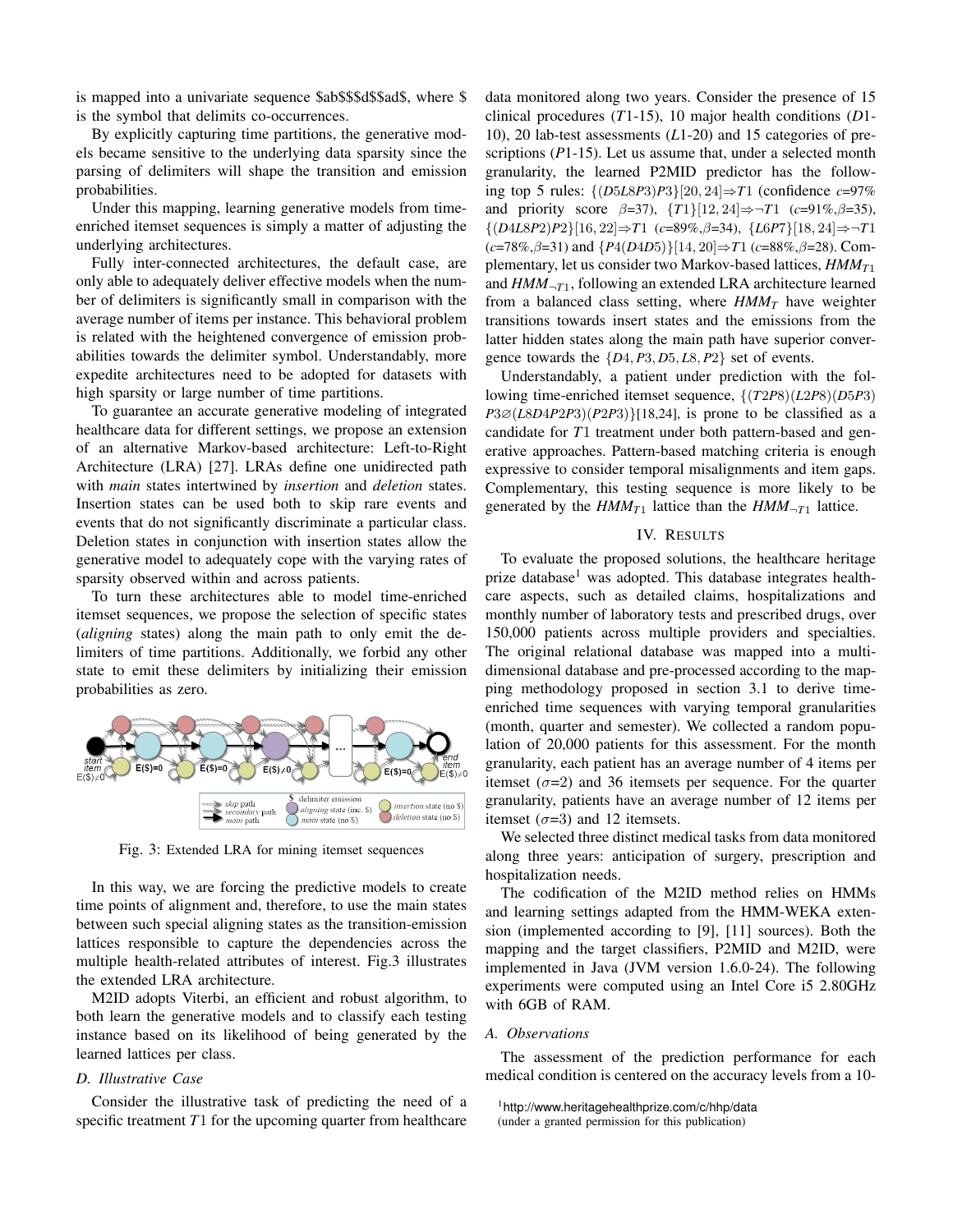fold cross-validation scheme. A sample reduction method was applied over the original population to balance the number of instances per class. To test if there are statistically significant differences among the levels of accuracy of the different learners, we preserved the 10-folds across experiments and performed a paired two-sample two-tailed *t*-test using a *t*-Student distribution with 9 degrees of freedom.

In order to understand the improvements in performance from capturing both temporal dependencies and dependencies between multiple attributes of interest, we included the results observed from a traditional classification setting (baseline classifier). For this approach, we mapped the values for the last 4 occurring events per attribute of interest as simple features, and, then, applied different classifiers (C4.5, kNN, Naive Bayes, NN, and SVM) from Weka [28] and selected the best result. Missing values were introduced for instances that showed less than four occurrences for one or more of the monitored health attributes.

Three different medical conditions were target in our experiments: *i)* surgery anticipation for the upcoming quarter, *ii)* prediction of the average number of drug prescriptions for the upcoming month (by grouping prescription levels into four classes {0,1,2−5,6+}), and *iii)* Boolean prediction of hospitalization needs for the upcoming year. Upcoming predictions are accomplished by removing from training data the last temporal partition. In particular, for the last task, we additionally removed from data the records related with hospitalizations, i.e., these predictive models were only learned from attributes related with claims, diagnoses, lab analysis and drug prescriptions.

Fig.4 illustrates the observed accuracy levels for the different medical tasks. The horizontal line marks the default accuracy from a random learner based on the number of classes per task,  $\frac{1}{|Y|}$ . Two major observations can be synthesized.



Fig. 4: Classification *accuracy* for different tasks

First, the proposed classifiers perform better than traditional classifiers across the selected prediction tasks. This improvement is statistical significant (at  $\alpha=1\%$ ) and motivates the importance of modeling temporal and cross-attribute dependencies.

Second, generative models seem to be generally the most suitable choice. However, differences in performance between P2MID and M2ID were not found to be statistically significant

(at  $\alpha$ =1%) across all tasks. For instance, no statistical significance difference was found for the surgery prediction task, which is potentially related with the fact that its anticipation is well modeled by specific compact sets of health-records with heightened discriminative power.

To test the behavior of the target predictive models for varying levels of sparsity, we varied the time granularity from a month scale up to a semester scale ( $\delta \in \{1,3,6\}$ ). This strongly impacts the number and average length of itemsets from the mapped time-enriched itemset sequences. Fig.5 compares the accuracy of the target classifiers with different time granularities for the anticipation of hospitalization needs.



Fig. 5: *Accuracy* for varying time scales

The adoption of coarse-grained time partitions (semester granularity) deteriorates the performance of both P2MID and M2ID methods. For P2MID, the decrease on the number of partitions leads to the loss of significant precedences as they are captured as co-occurrences. M2ID behavior becomes less centered on sequential analysis through temporal alignments (less number of states to dedicatedly emit the delimiter symbol) and more focused on learning the interdependencies among a higher number of events (items), which is not the original purpose of predictive models under a Markov assumption.



Fig. 6: *Efficiency* for varying size of datasets

The efficiency of the proposed predictive models was assessed for a varying length of patients and varying number of events (by varying the monitored time period). Fig.6 gathers the results from this analysis. The efficiency of the proposed predictive models is significantly worse than traditional classifiers. This is explained by two factors. First, traditional classifiers only learn from a very small subset of the overall events (the last four records for each one of the target attributes). Second, the training time of P2MID is expensive since the (time-enriched) sequential pattern mining task is performed for very low levels of support. M2ID performance is penalized by the length and complexity of the extended left-to-right architectures.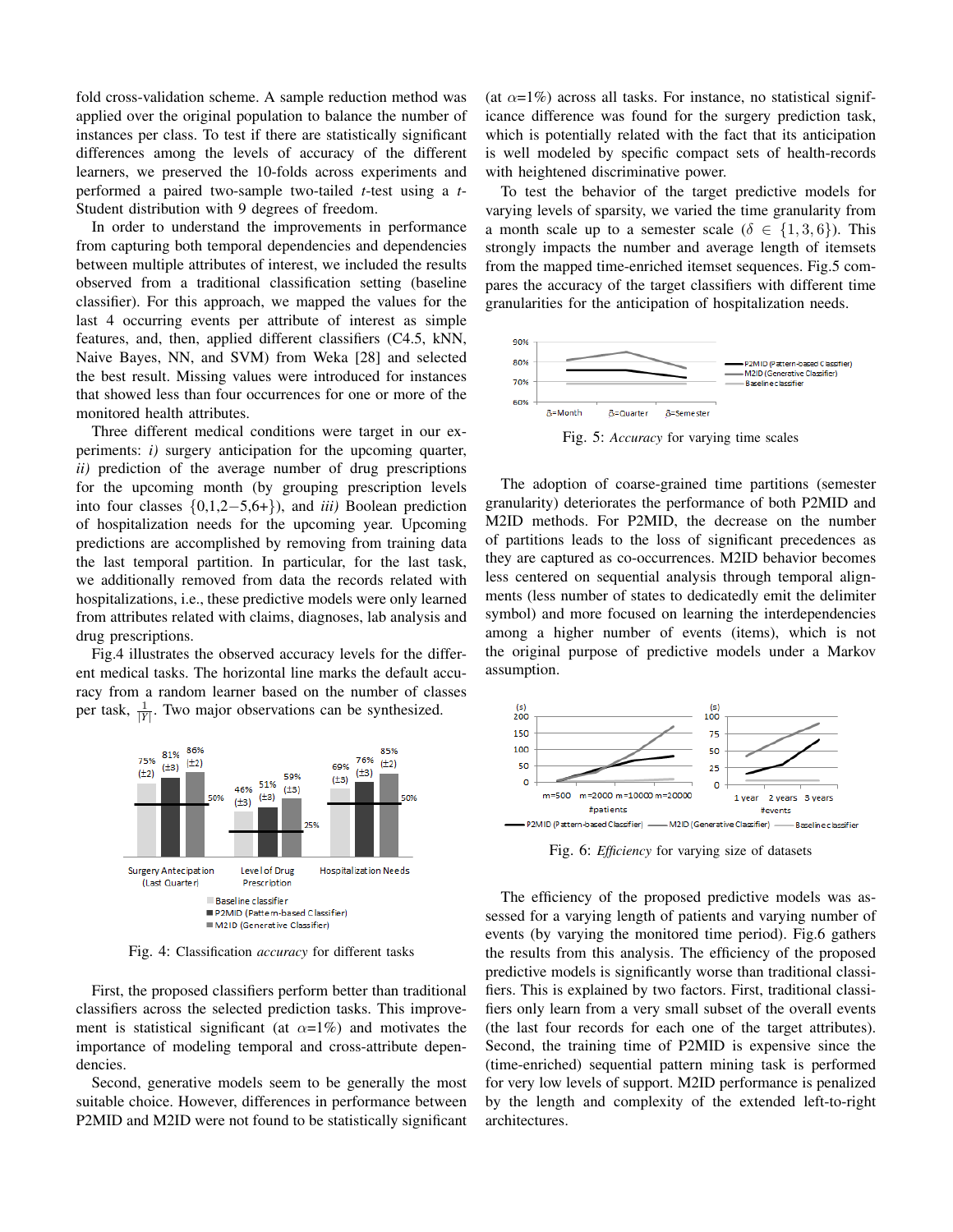*B. Why P2MID and M2ID methods address the target challenges?*

To support the previously described decisions made for both the P2MID and M2ID methods, Fig.7 collects the results from selecting different strategies.



Fig. 7: Impact of P2MID and M2ID decisions

In Fig.7a, the impact of adopting simple sequential patterns versus time-enriched sequential patterns is evaluated. The difference in performance is statistically significant (at  $\alpha$ =2%). Two main reasons explain the observed differences in performance.

First, the proposed discriminative models tend to score preferentially patterns occurring near the time period under prediction. Also, the allowance of temporal shifts under a penalization factor during the testing stage offers a timedependent informative context for classification. Contrasting, simple sequential patterns cannot offer temporal guarantees, and, therefore, the influence of both recent and old events to discriminate the class under prediction is not clearly differentiated.

Second, the time partitioning strategy allows to deal with arbitrary high levels sparsity by choosing adequate granularity levels with impact on the degree of precedences vs. cooccurrences.

The integration of both simple and time-enriched sequential patterns was observed to slightly increase the overall levels of accuracy. This can be explained by the inclusion of precedences (modeled by simple sequential patterns) with larger time frames.

In Fig.7b, the impact of adopting alternative HMM architectures is evaluated. The adoption of fully-interconnected and left-to-right architectures as-is have a significantly worse performance when compared with the extended left-to-right architectures. This is explained by two factors.

First, since in the original architectures there are not dedicated states to emit delimiters, there is not an explicitly way of temporally aligning time-enriched itemset sequences of varying lengths. Although the inclusion of delimiters turns the learning sensitive to varying levels of sparsity (varying number of events per time partition), they are associated with convergence problems on the emission probabilities for the original architectures since delimiters occur with a significant larger frequency than normal items.

Second, the selection of specific main states in a left-to-right architecture to dedicatedly emit delimiters, creates an adequate generative setting sensitive to the underlying sparsity (given by the weight of transition probabilities towards deletion or insertion states) and attribute interdependencies (given by the most probable emissions along the main path).

# *C. Implications*

The collected results show that the definition of predictive models prepared to deal with integrated temporal structures, such as time-enriched itemset sequences, is a promising direction to deal with the temporal and cross-attribute dependencies of integrated healthcare data.

The observed behaviors for the two proposed predictive models present contrasting properties that should be known before selecting the learner. The decision can vary depending on multiple factors, such as the considered time granularity, the selected temporal attributes of interest and the medical condition under prediction.

On one hand, pattern-based models are able to discriminate specific integrated profiles of interest. A time-enriched sequential pattern is able to combine items derived from different attributes (such as a particular diagnosis, type of prescribed drug or applied procedure) within a time frame to discriminate a medical condition (e.g. need for surgery). Pattern-based methods are particularly prone to predict medical conditions from small sets of events. In particular, specific records, such as pregnancy diagnoses, are able to robustly discriminate conditions. Under this setting, the inclusion of a matching criterion that allows temporal shifts under a penalized factor is critical to guarantee that a reasonable number of sequential patterns are selected for each testing instance. Pattern-based models are the choice for data contexts with a large number of uninformative health-records.

One the other hand, generative methods relying on extended HMM architectures offer a more smoothed behavior as they consider all the observed events to shape the transitionemission probabilities (training stage) or to compute the generation likelihood of a particular instance (testing stage). However, contrasting with pattern-based models, the accuracy of generative models degrades in healthcare scenarios where only a small subset of events per patient effectively discriminate a medical condition. Additionally, the covered architectures are not able to prefer more recent events from all the events, which commonly have a more heightened influence to discriminate the conditions under prediction.

# V. DISCUSSION

This work addresses the problem of learning predictive models to support medical decisions from integrated healthcare databases, with an incidence on both the temporal and inter-attribute dependencies. These challenges are motivated, and the contributions and limitations of existing research to answer them are synthesized.

To deal with the varying temporal sparsity across patients and the potential high multiplicity of attributes of interest,